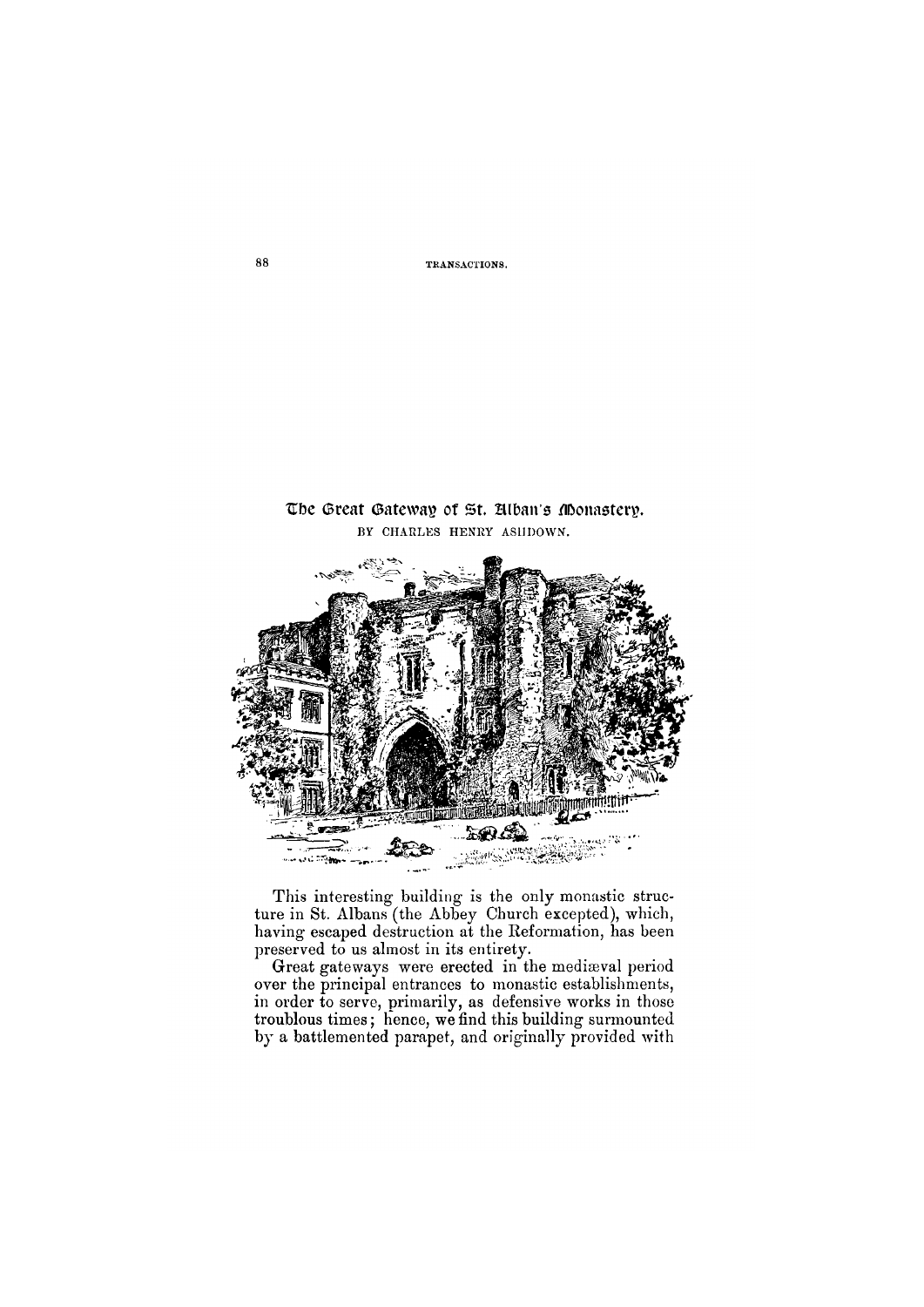four projecting loopholed towers, of which two remain, as flanking guards to the large archway, while the latter is provided with holes in the ribs of its vaulted ceiling, to enable missiles to be cast down upon an enemy. These, however, may be only part of the style of ornamentation, or imitations of practical apertures existing in the previous Gateway, inasmuch as Mr. John Harris informs me that some carved ornamental bosses which fell from these holes were preserved in the Slype half a century ago, and one aperture is even now partly filled with decayed ornamented stone. They also served as prisons for refractory monks, and barracks for the armed feudal servitors of the monastery when on duty. So far as I am aware, no particulars are extant concerning the Saxon or Norman Great Gateway of St. Alban's Monastery; the earliest reference in the " Gesta " occurs during the abbacy of John de Hertford,  $1235-1260$ , of which the following is a translation: " Likewise the Abbot we have mentioned built a fine stone house of great length, and covered it with tiles, and having three fireplaces on the opposite side of [or opposite to] the great gateway, by the aspect and neighbourhood of which the whole foundation [or monastery] is beautified."  $($  " Gesta " I., 314.)

Abbot Richard de Wallingford, 1326-1335, when visiting King Edward III. at Northampton, rode unexpectedly to St. Albans, and presented himself at the Great Gateway, where the Prior and monks received him with a solemn peal of bells. ("Gesta" II., 193.)

About the year 1333 we have the following important reference:—" There was built also at that time by his [Abbot Wallingford's (1326-1335)] orders, an Almonry, constructed by Richard Heterset, the Almoner, from its foundations, with a hall, a chapel, chambers, a kitchen, a cellar, and the necessary buildings for the scholars and their masters. This now is [being] pulled down on account of the erection of the new gateway. For it was situated on the spot where we now see the great gateway standing."  $($ " Gesta" II., 282.) Abbot Richard Wallingford had the right of imprisoning excommunicated persons, granted to him **M**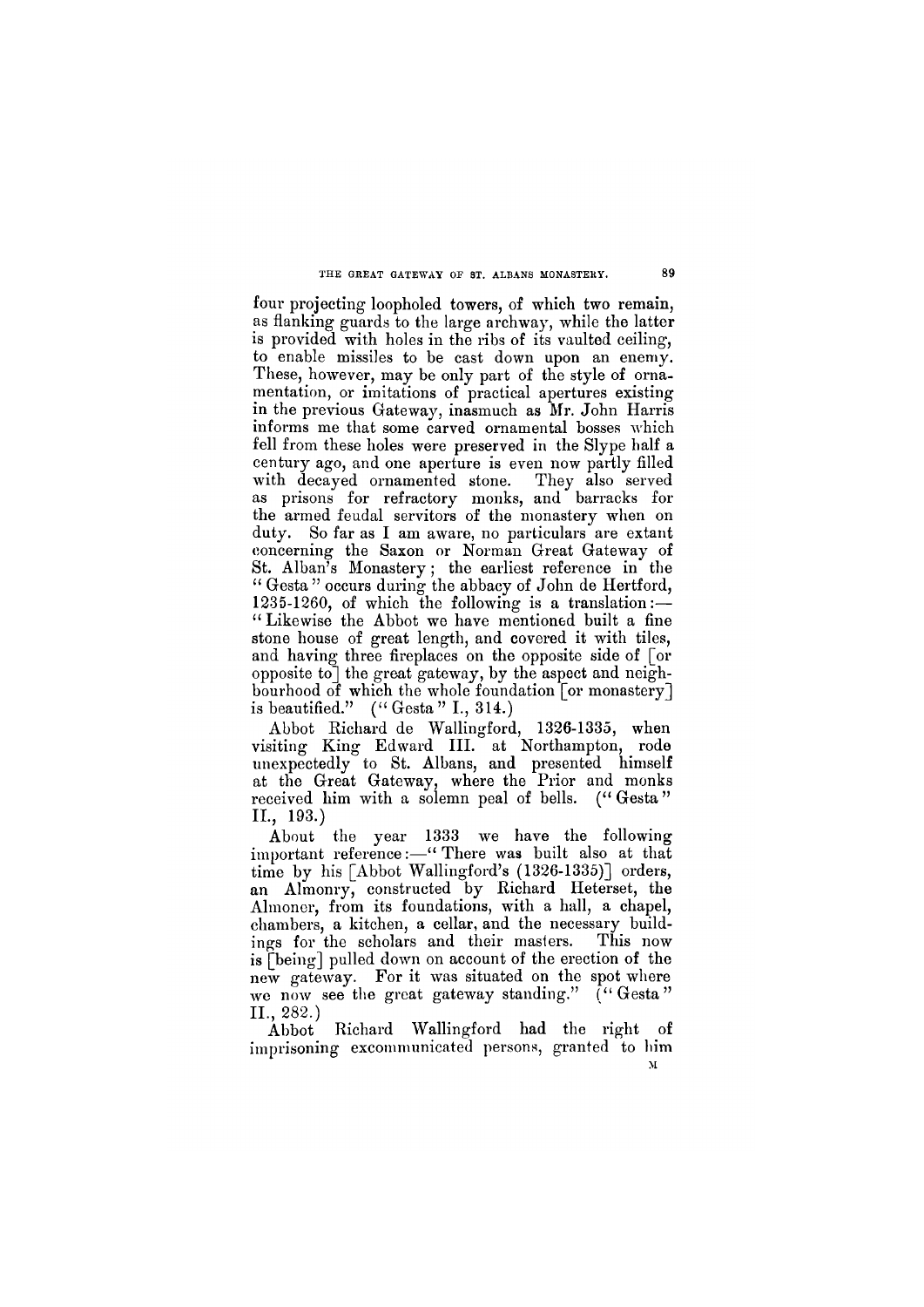by the King ("Gesta" II., 283), and these would, of necessity, be incarcerated in the Great Gateway.

Under Abbot Michael de Mentmore, 1335 to 1349, we have the following reference :- "William de Somerton, Prior of Bynham, deserted his Priory. He came as a suppliant to the great gateway of the Monastery, and was received in the Almonry ; he did penance, and was finally absolved."  $($ " Gesta<sup>"</sup> II., 303.) Further we read—

We now approach the period which is of peculiar interest, namely, the transition from the older gateway to the present structure. The first extract relates to the great storm on January 15th,  $1362:-$ " Because we are given to understand that on account of an extraordinary gale of wind which lately occurred in divers parts of our realm, by which such a number [of buildings] were cast to the ground, and many were unroofed . . ." (" Gesta III., 46.) And the next the precise statement that: "He *[i.e.*, Abbot Thomas de la Mare, 1349-1396] rebuilt, from the foundations, the great gate, which had been thrown down by a severe gale of wind, with chambers, dungeons, and vaults, and gave it a very strong covering [roof] of lead."  $($ " Gesta" III., 387.)

" Abbot Michael acquired a large portion of the stone quarry near Egelmunt (?), where stone might be quarried for the works of the present Monastery." ("Gesta" II., 361.)

Abbot Thomas de la Mare (1349-1396) ordered that the custody of the gaol for felons, fugitives, and outlaws should still remain with the Bursar, but that their chattels should now go to the cellarer. ("Gesta" II., 411.)

In 1355 a jury from divers hundreds presented to the King, at the town of St. Albans, a complaint of the escape of divers prisoners from the Abbot's gaol. (Term. St. Michaelis, 28 Ed. III., p. 49.)

Two important entries occur in the "Gesta" relating to the gateway under the records of the Abbey of Abbot John Moote (1396-1401). " He also built a room, which is called the Seneschal's Room, between the Almonry and the gate which leads to the Stables." ("Gesta" III., 441.) " He, appointed Abbot, took down the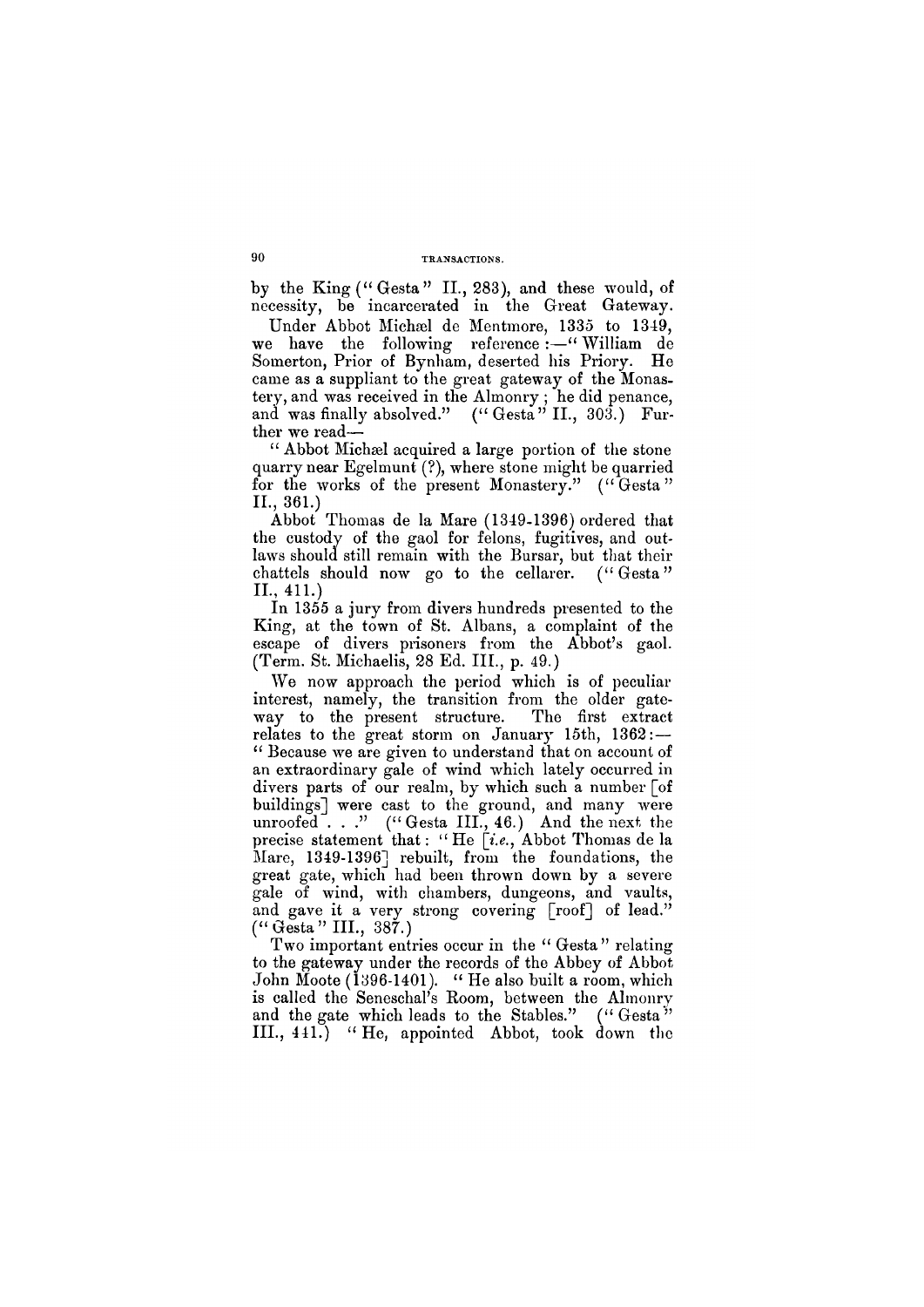cresting of the Great Gate of the Monastery, which was of Eglemounde stone, fragile and damaged. He put up a cresting of hard Kent stone, which is sufficiently lasting. Forty pounds, and over, besides transport expenses, were spent on this work." ("Gesta" III., 447, and Cotton MSS.. Nero D. 7, fol. 24.)

The following references to the Great Gateway soon after its reconstruction are of interest:—

" . . . The restoration of the ancient devotion and honours to the images of SS. Lawrence and Grumbald, which had been cast out of the Chapel of the old Almonry during the building of the Great Gate and the new Infirmary of the Monastery . . ." (An Ordinance of Abbot John of Wheathampstead, 1428.)

" . . . Since, therefore, the chapel of S. Lawrence, the chief almoner of God, formerly in the ancient Almonry of our Monastery, has been, in the erection on that spot of the Great Gate, utterly destroyed . . ." (Amundesham Annales, Vol. I., Appendix, p. 420-3.)

The preceding references to the Great Gateway, although meagre, are sufficiently comprehensive to allow of the assignment of a definite date for the present building, and to do away with the uncertainty which has hitherto existed upon that point. Newcome states that it was built during the reign of Richard II. 1377-1399); subsequent writers have asserted that the building dates from the latter years of Abbot de la Mare, *i.e.,* about 1396, and one even affirms it to have been 1399, after the decease of the Abbot. The solution of this difficulty is of the utmost importance, inasmuch as it connects the Gateway with the great rebellion of 1381, or does not do so. The previous gateway had been demolished, as we have seen, by a high wind ; and the terrific gale which raged in the early part of the year 1361-2 may, with every show of probability, have caused the mischief. Ancient chroniclers agree in their descriptions of the devastation caused by this fearful visitation, which com-

menced about vespers on 15th January, St. Maur's Day, A.D. 1361-2. Adam Muremuth, Dean of St. Paul's, 1320-1380, tells us that it demolished " high houses, lofty buildings, towers, belfries, trees, and also other massive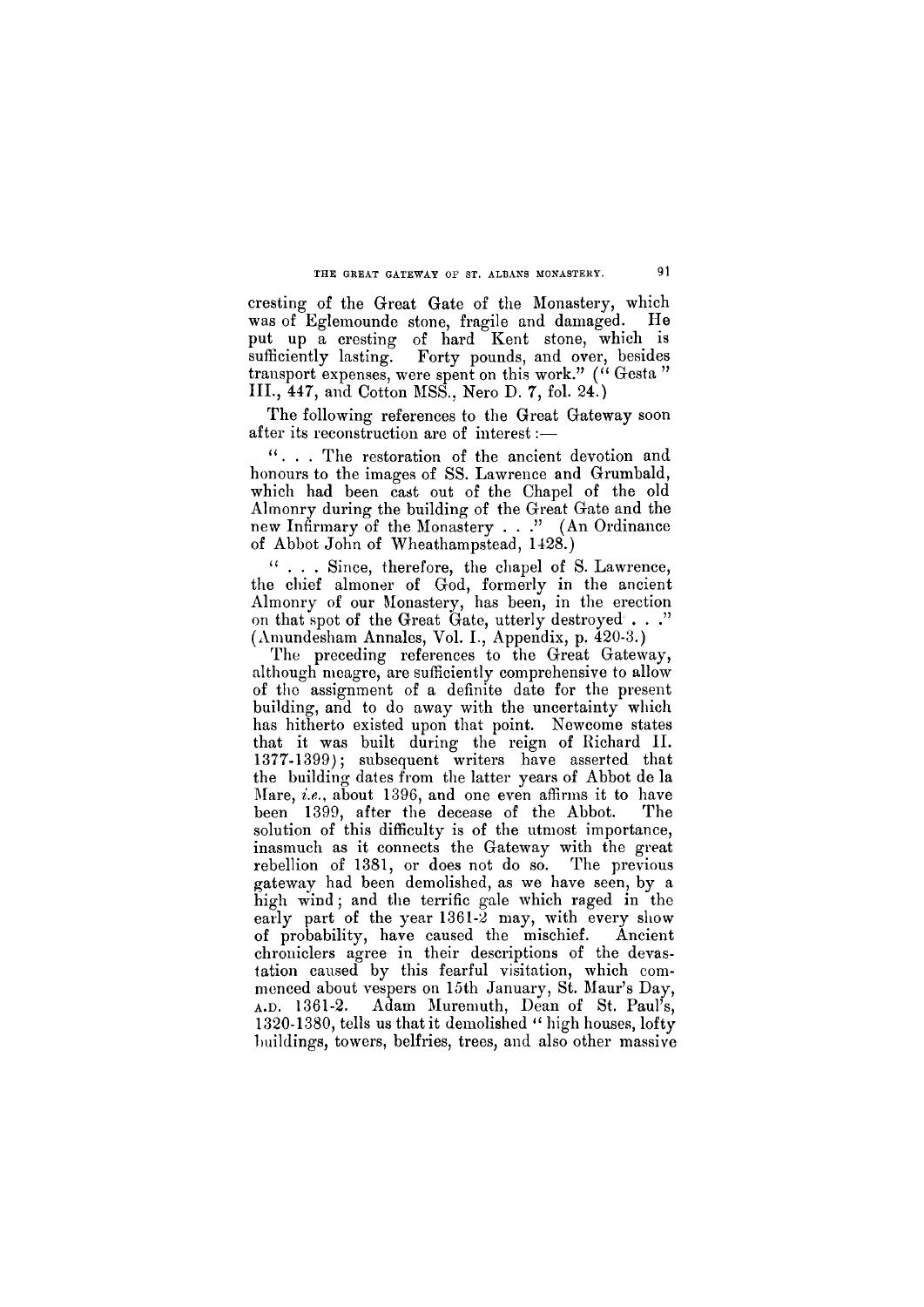and solid edifices," and records a Latin verse (here translated):—

" It was the year 1362 when, on thy day,

"Lo! this year Maurus doth breathe, thundering throughout the world."

Also—

The annals of Bermondsey state that the gale was most destructive in the eastern parts of England. Stowe says that it lasted five days, and from Blomfield's "History of Norfolk" we learn that it prostrated the spire of Norwich Cathedral. To show that Hertfordshire was visited by the tempest, it may be mentioned that the spire of Ashwell Church was blown down in the same gale, whilst strong evidence that St. Albans suffered severely is furnished by the significant proclamation issued in the town the same year that tilers should not advance their wages, and that tiles be of the same price as they were during the corresponding time of the previous year.

That no detailed description of the re-erection of the Gateway is extant may perhaps be accounted for by the probability of its being contemporary with, or directly following upon, the building of the fortifying wall round the Monastery under the charter of Edward III., 1359. This stone wall, which was crenellated for the discharge of arrows and other missiles, passed along the southern boundary of the monastic enclosures, parallel with and not far from the river, then turned up the western side of Holywell Hill, approximately on a line with the present rear garden walls; from near the upper part of Holywell Hill to Romeland it practically appears to have bisected the gardens of the present houses. At Romeland, diverging southwards, it followed the line of the front walls of the dwellings now standing on the bank, and eventually joined the west front of the Abbey at its northern tower. From the southern buttress of the main entrance in the west front the wall extended to the Great Gateway, where its junction at a point a little removed from the north-east corner of the eastern wall

may still be seen. It is hardly to be conceived that so great an undertaking as this wall would be finished in the short interval of time between the granting of the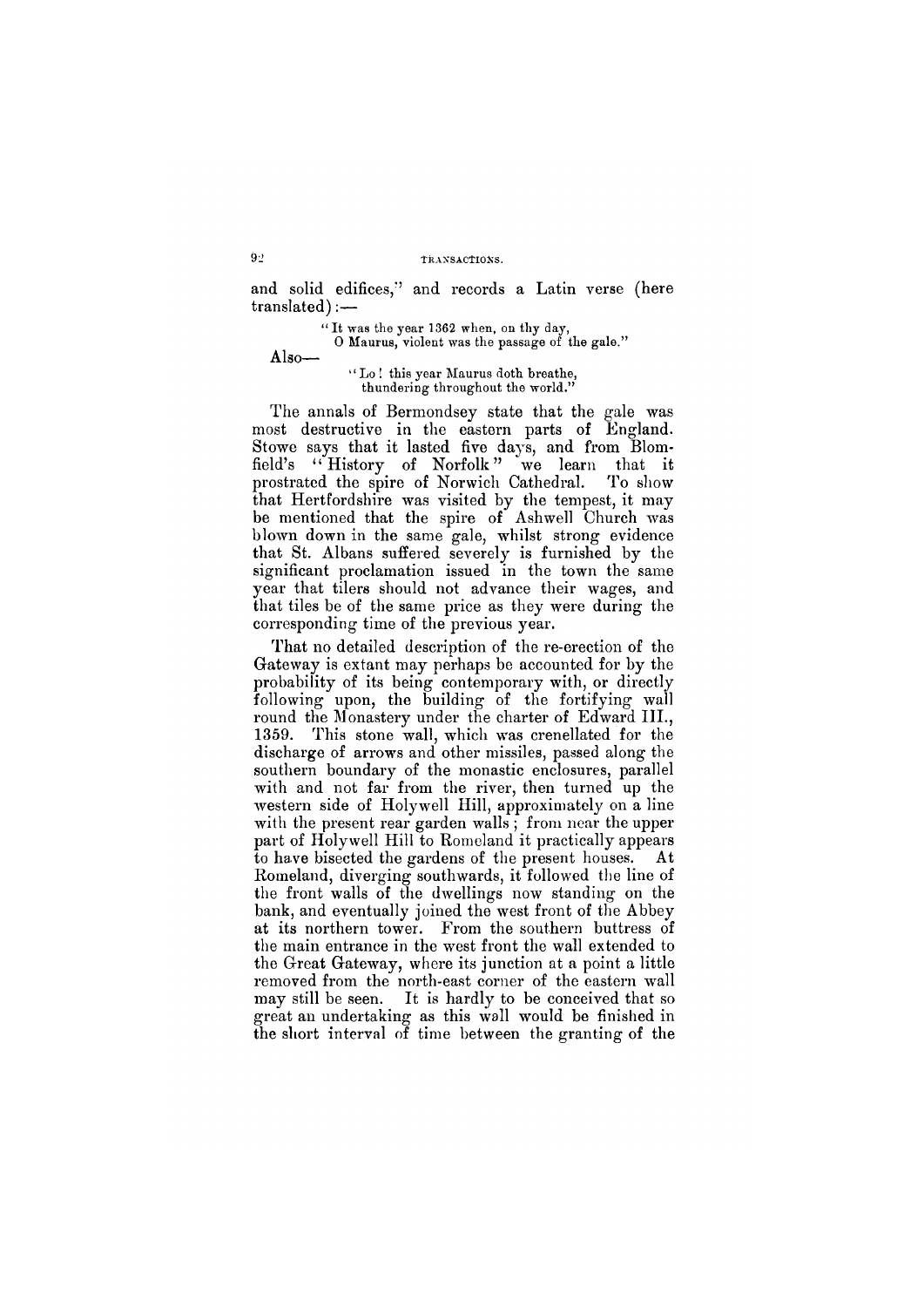Charter and the great gale, so there is every reason to think that they were portions of the same work, and contemporaneous.

The urgent necessity for such a building as the Great Gate, having the dual capacity of a prison and a fortress, would compel its speedy re-erection; I therefore assign the date of the commencement of the building at 1362, and its probable completion—remembering that there is no elaborate stone-work in its construction—*circa* 1365, reign of King Edward III.

A singular confirmation of this supposition that the Gateway and the wall were built approximately at the same time occurred a few years ago. Some excavations, undertaken by Mr. W. Page, between the Gateway and the west front of the Abbey, reached the foundations of the great boundary wall. It was of beautiful workmanship and well preserved, and possessed a ground course of stone precisely similar to that which runs round the Great Gateway. I removed one of the stones, and found the measurements of the bevels, etc., exactly corresponded, the stone being Kentish rag in both cases. This stone is now lying, with others, to the north of the west front of the Abbey Church.

We are told that the new Great Gateway was erected "from its foundations," " and wholly or partly upon the site of the old Almonry, the location of the previous building having been more to the east. This assertion must, however, be somewhat modified, inasmuch as the building contains a large portion of Early English work, which, of course, could not be in existence if the previous Gateway had been wholly demolished That this portion is a part of a more ancient building is unquestionable; in appearance it resembles Abbot Trumpington's work. Probably when the Almonry was built in 1333, this avenue, or vaulted chamber, was contiguous to it; and when, in 1362, the Great Gateway was built, not upon its former site, as we have seen, but more to the westward, undoubtedly the vaulted chamber

was incorporated in the new building. In the large room above the archway are six carved heads, or brackets, supporting trusses, which, in turn, partly bear the weight of the ceiling-beams. Five of the heads are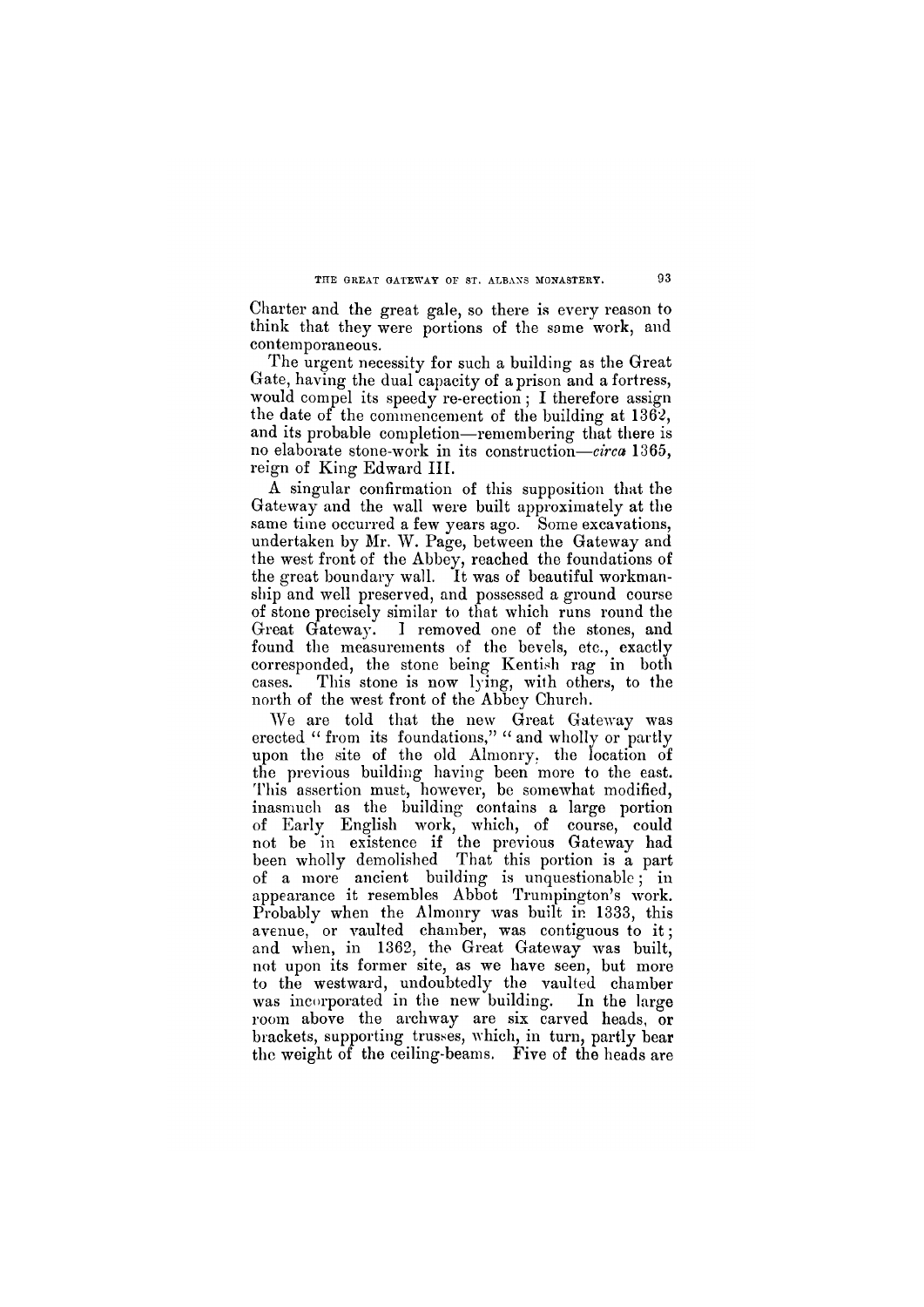Mr. Worthington G. Smith is of opinion that the " Egelmunt," or " Eglemountle," stone was Totternhoe stone from the base of Totternhoe Beacon, the friability of which, when exposed to the weather, is well known. He states that AEgeles-birg is mentioned in the A.S. Chronicle, A.D. 571, as being near Dunstable, and locates it as Edles-borough, near Totternhoe Beacon. If AEgeles-birg be Edlesborough, then the Beacon may well be "Egelmunt," or "Eglemountle," or ("Gesta" III. 386) "Eglemounde" and "Eglemunde."

of ecclesiastics or of angels, but the sixth represents a knight in a pointed bascinet, banded camail, roundels upon the shoulders, and an indication of what appears to be a surcoat. This points unquestionably to the period 1325 to 1360, as the roundels disappeared after that date, and the camail covered the part of the surcoat—then called a jupon—which is shown in the bracket. Remembering the mediaeval tendency to represent contemporary costume, this may be taken to strengthen the supposition that the building was re-erected about 1360. The helmet of 1396—the hitherto-supposed date of the Gateway—differed very considerably from that of 1360 and that shown in the bracket. One of the best confirmations of the theory that the Gateway was erected *c.* 1362-65 is that found in the reference to the rebuilding of the parapet by Abbot John Moote, for if the building only dated from the latter days of De la Mare it would have been impossible for the stone to have decayed in so short a time, but in forty years it might possibly have done so.

From the preceding evidence it may, with every reason, be inferred that the date *c.* 1365 is approximately correct for the completion of the building, and, if so, the present Gateway is connected with the Peasant Revolt of 1381, and gains additional historical interest by that association. I do not purpose to give a detailed account of the connection of St. Albans and the Monastery with that great intestinal revolution, inasmuch as it has been so ably dealt with recently by one of our former honorary secretaries, Mrs.

M. C. Knight, in the *Transactions* for 1899 and 1900 \* It

\* Transactions, Vol. I., New Series, pp. 262-276.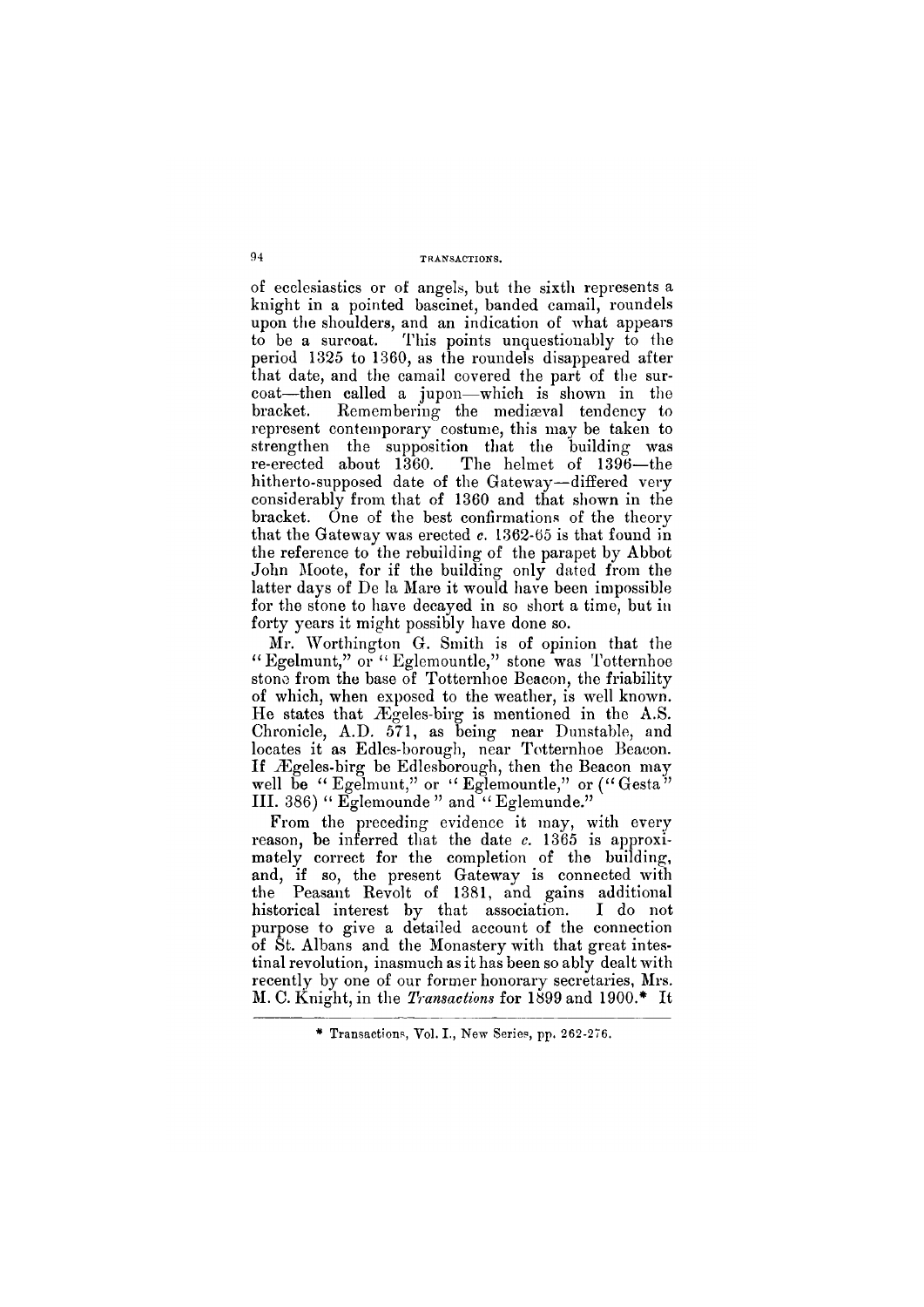will be seen from that account that the rioters made an assault upon the Gateway, and eventually forced their way into the cloisters; the insurgent leaders were afterwards incarcerated in the dungeons, and led forth to execution from confinement there. Subsequently, the commons of the county assembled in the great courtyard of the Monastery, to which the Great Gateway gave access, and swore an oath of loyalty to King Richard II. in person.

The Great Gateway is only mentioned occasionally by historians between the period of the events just narrated and the Dissolution. The judicial sway of the Abbots appears to have been a kind of palatine jurisdiction, such as is still, or was until recently, retained in part by the Sees of Durham and Ely. The Abbots had full power of life and death, and authority to try even the higher kind of offences, like treason; it is questionable, however, if the enormous fines which were usually inflicted in the most important cases went to swell the income of the community; these were probably handed over to the State, and only the minor fines and fees appropriated to the monastic revenues. The lower portions of the building appear to have been used for a prison up to the Reformation, the upper parts being used for various purposes. In 1480, the unknown Schoolmaster of St. Albans Grammar School, the "John Insomuch" of Chauncy, issued his first work, his press being the third printing press set up in England. The assertion current in St. Albans that the second press originated here must be accepted with reserve, for a book exists in the British Museum which was printed at Oxford, and bears the date 1468. Typographists assert, that this date is evidently an error for 1478 ; but, personally, I see no reason why it should not equally be 1488, and, if so, St. Albans may once more be reinstated in the proud position of having set up the second printing press in England. Tradition asserts that the unknown schoolmaster-printer set up his machine and worked his cumbrous types in the upper

portion of the Great Gateway, and assigns the room to the east of the large room over the archway as being the scene of his labours. Mr. John Harris has suggested the identity of the unknown with John Marchell, a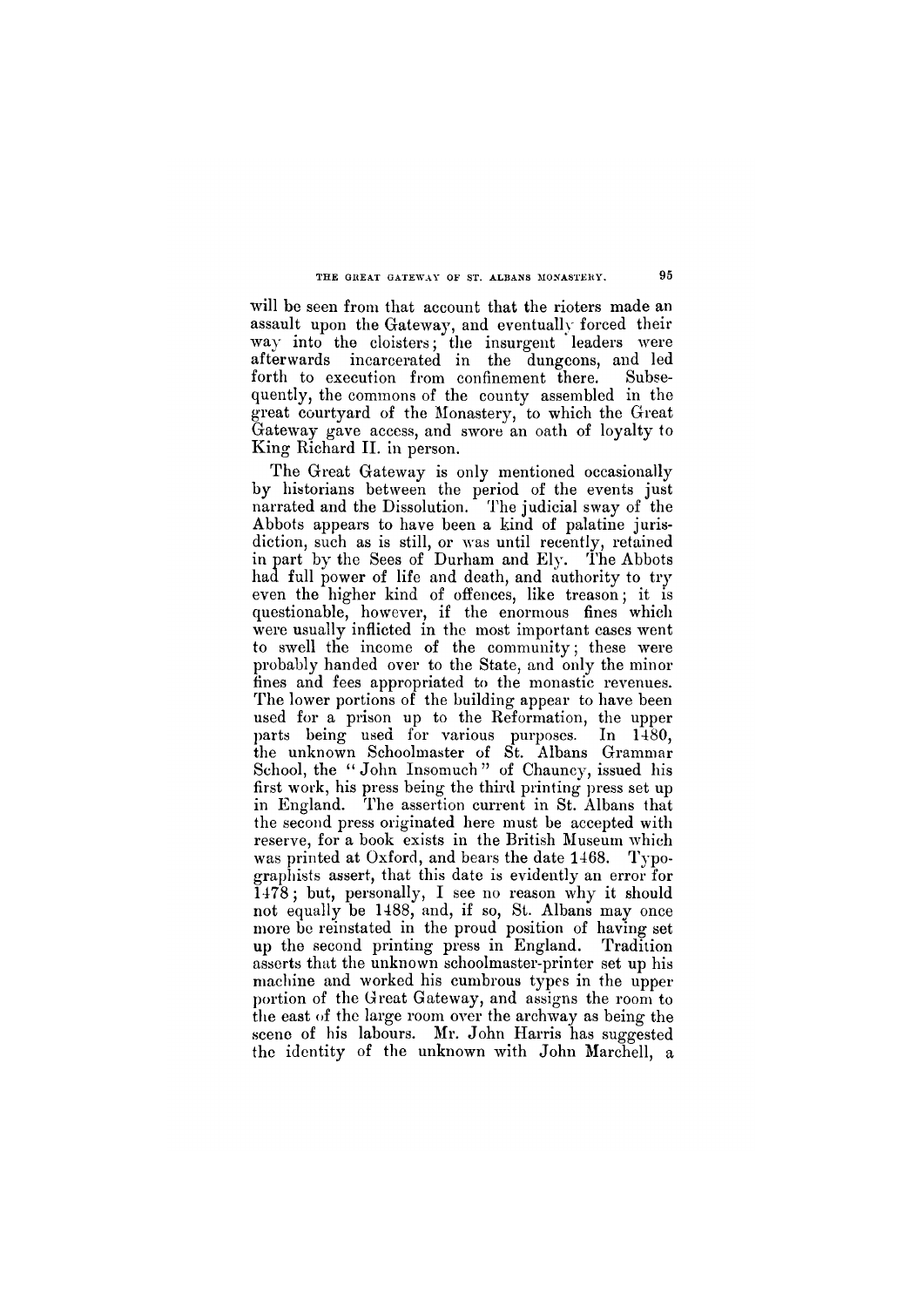master of the Grammar School, who died in 1501, an opinion also subsequently expressed by Mr. W. Page.

In the twenty-fourth year of King Henry VIII. an Act was passed which restricted the judicial authority of the clergy and made the sessions the only criminal court for the district, the justices being appointed by the King. This first blow to the authority of the Abbots was soon after followed by the dissolution of the Monastery in 1539, whereby it ceased altogether.

The Gateway was saved from destruction when the Monastery was demolished by Sir Richard Lee, for the purpose of serving as a gaol for the borough and Liberty ; the charter of King Edward VI., dated 12th May, 1553, gives the right to the Liberty magistrates to have their gaol in the borough, and to hold their sessions as before. " And the place where the said sessions had been ever held, and continued to be held, was the great room over the gateway; and here also sat the steward and convened his court of assize and general commission of oyez and terminer."

The office of chief steward was created by Charles I. Clutterbuck suggests that the steward here mentioned represented a continuation, without authority, of the office of abbot's steward which existed before the dissolution of the Monastery. The stewards, who held their courts in the room where we are assembled during the hundred years following the grant, were Sir Nicholas Bacon, the Lord Keeper; William Cecil, the great Lord Burghley; Sir Thomas Yerton, afterwards Viscount Brockley and Lord High Chancellor; and Sir Francis Bacon, Baron Verulam and Viscount St. Albans.

Three years after the Charter was granted, viz., on August 13th, 1556, the Marian Survey of St. Albans is dated. The Great Gateway then consisted of the present building, the Almonry to the west of it, and the Prior of Tynemouth's lodging, which Mr. Page is inclined to think formed a part of the Great Gateway.\* In 1634, Benjamin Hare's map shows the great courtyard still intact; on the east being a wall ; to the south, a row of buildings; west, the King's Stables; north, the Great Gateway, flanked on either side by a tall embattled wall. Fifteen years later, in 1649, another

Transactions 1893-4, pp. 8-24.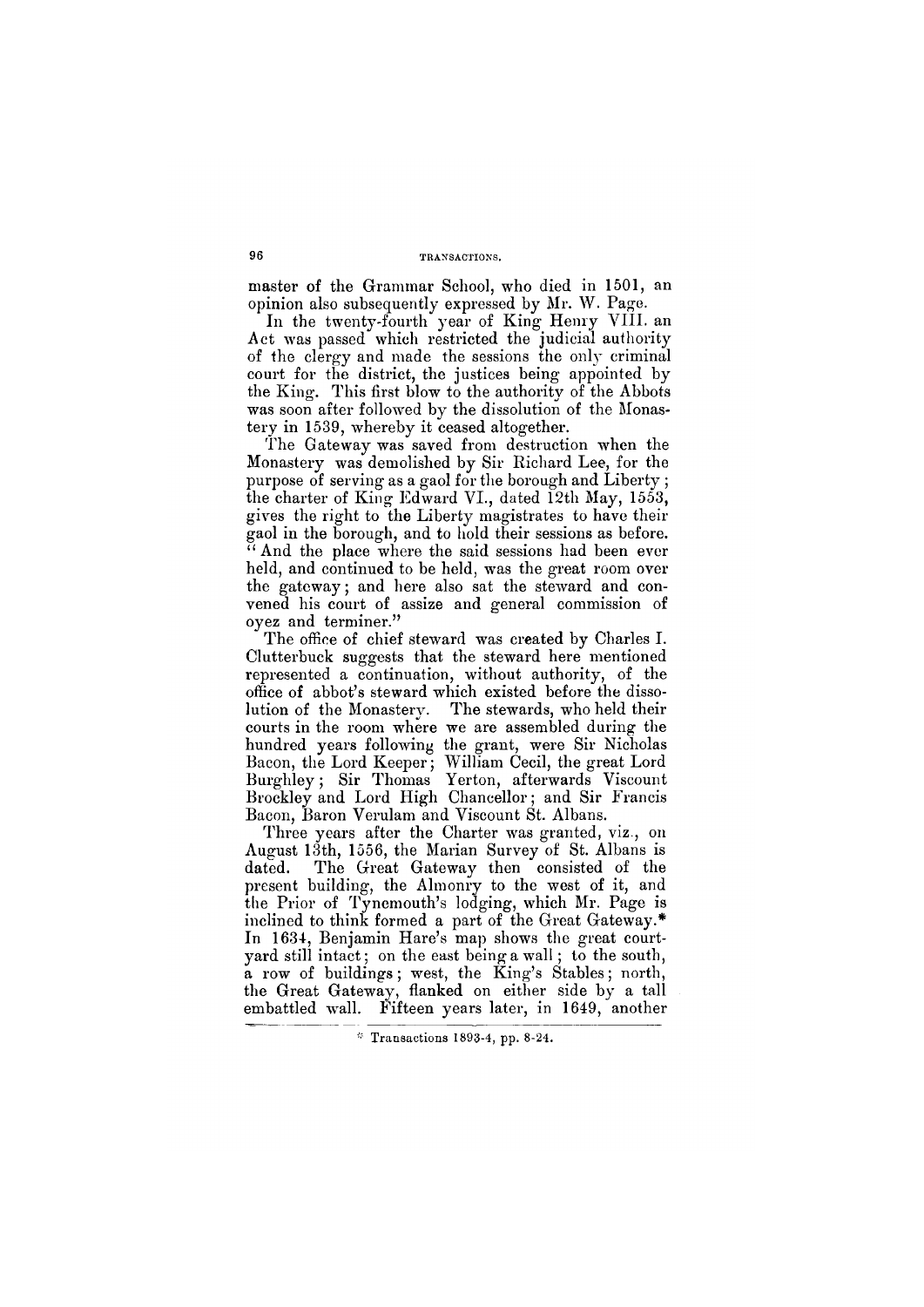survey of the Abbey precincts occurred, and the Great Gateway is described as being "built of stone and covered with lead, having over it the gaol and chambers belonging thereto, in the possession of Colonel Coxe, and having a stable on the east side of the said gate." A note to this survey intimates that the lower part of the Great Portal, with a great chamber now divided into three, was, by letters patent, dated 28th of January, 15th James I. (1619), granted to the gaoler of the Liberty of St. Albans for keeping his prisoners, as a common gaol. The room over the archway was used for all session business until the year 1651, when the justices purchased it, together with the whole of the upper portion of the building, and converted it into a House of Correction. Up to this period only the lower part had belonged to the Liberty. The justices who made the purchase were Sir John Wittewronge of Harden, or Harpenden; William Leman of Northaw; Henry Ewer of Watford, John King (afterwards knighted) of St. Albans; Alban Coxe of Beaumonts, and John Marsh of Shenley. They acquired it from Godfrey Ellis and Griffantius Phillips of Glo'ster. The sessions were from that time held in the Moot Hall.

In 1651, the entire premises appear to have consisted of the Great Gateway, one building, a stable adjoining it on the west side, and a small garden. The office of gaoler or porter was undertakan by a man named Sturgeon ; in 1695, a William Morris was appointed, and in 1702, letters patent were granted to Ralph Kentish " to hold, exercise, and enjoy during his natural life, together with the ancient fee or salary of £11 Is. 4d. per annum, payable as formerly by the receiver-general of the county of Hertford." A room for the gaoler's lodging in the building was provided, and Newcome, writing in 1795, states that " the patent hath been renewed at divers times," and "William Kentish, by patent dated June 20th, 1787, is the present gaoler and porter of the great gate so appointed." An old print, by G. Newton, shows the building in the year 1787, with two structures, erected on either side of the archway on the south, the windows being simply plain squares or oblongs, and the chimneys as at present. The roof, however, was flat. Two years **N**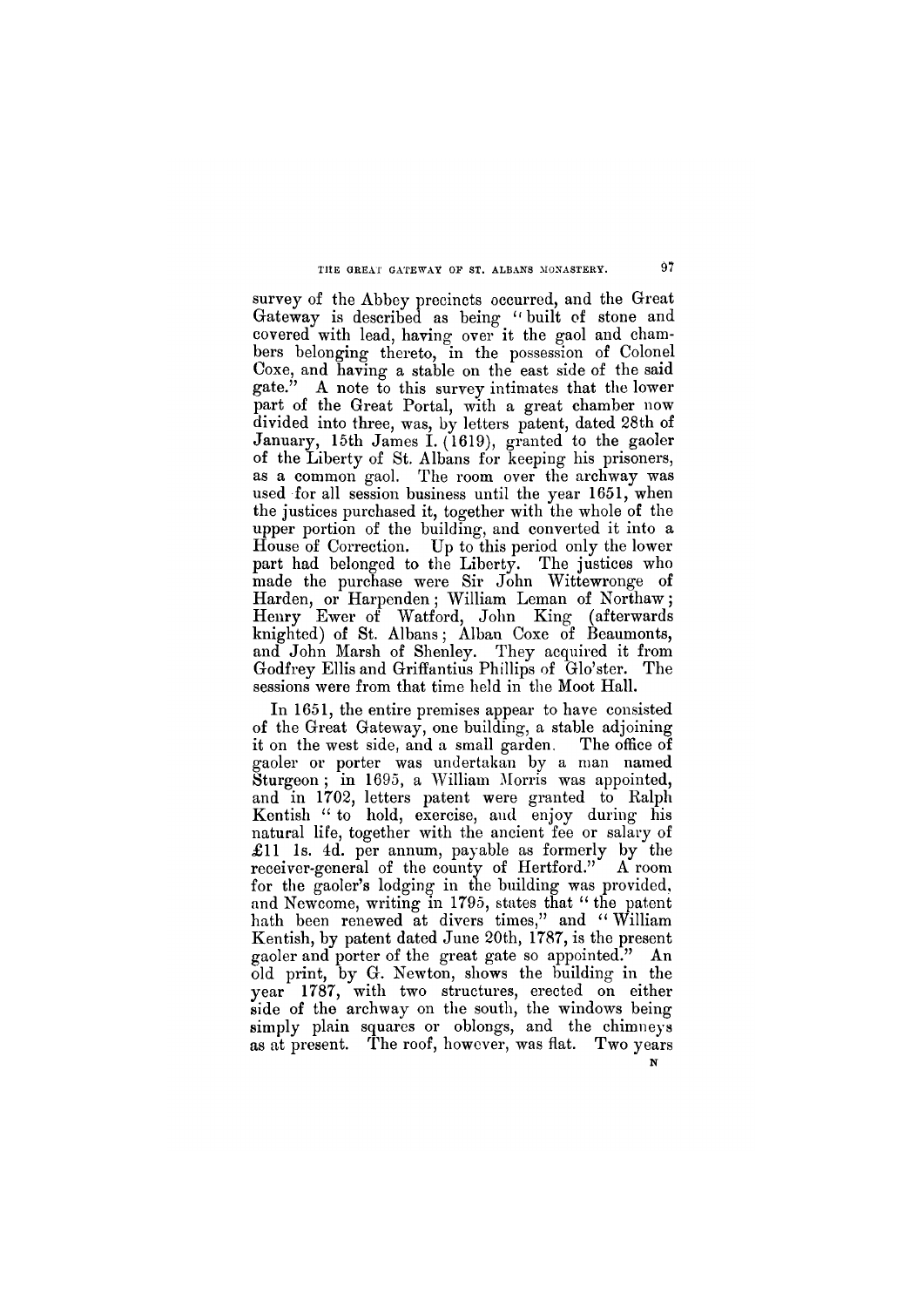later, in 1789, the old flat, lead roof was removed, and the present high pitched and tiled roof substituted. In 1798, a picture by B. Green shows the building with plain windows, those in the present Armoury being merely loopholes ; while another engraving, dated 1816, represents the road through the building as a country lane with old palisades on either side, and brambles and nettles growing freely, the mediaeval doors being still in position. These are now preserved in the north Presbytery Aisle of the Abbey Church.

In the year 1815, the Liberty gaol consisted of that part of the building nearest the church, the gaoler being appointed by the Lord-Lieutenant of the county. There was a spacious courtyard for the use of the prisoners, whose daily allowance of food amounted to a pound and a-half of bread for each person. No firing was allowed in winter, and the inmates endeavoured to alleviate their pitiful condition by begging from passersby. Their method of collection was generally by means of an old shoe attached to a string, which was lowered from one of the upper windows ; any money collected in this extraordinary manner was invariably spent in the purchase of firewood. During the French war under Napoleon Buonaparte, some prisoners-of-war were incarcerated within the building, and it is stated that one of them effected his escape by a desperate and perilous leap from one of the windows of the room over the great archway. The remaining part of the building on the west side of the road was called the House of Correction, to which vagrants were committed until they could be forwarded to their respective parishes. The gaoler was appointed by the Corporation, who had a few years before effected the purchase of some of the adjoining land for the benefit of those offenders who were sentenced to hard labour. In 1856, the windows were partly or wholly renewed in many parts of the building, but some of the original ones still remain.

In 1868, the Monastery Gateway proved to be too small for accommodating the number of prisoners, and a new gaol was accordingly erected near the Midland Railway Station. The old building was then purchased by the Governors of the Grammar School for £1,000, and the school transferred from the Lady Chapel of the Abbey to its present quarters in 1871.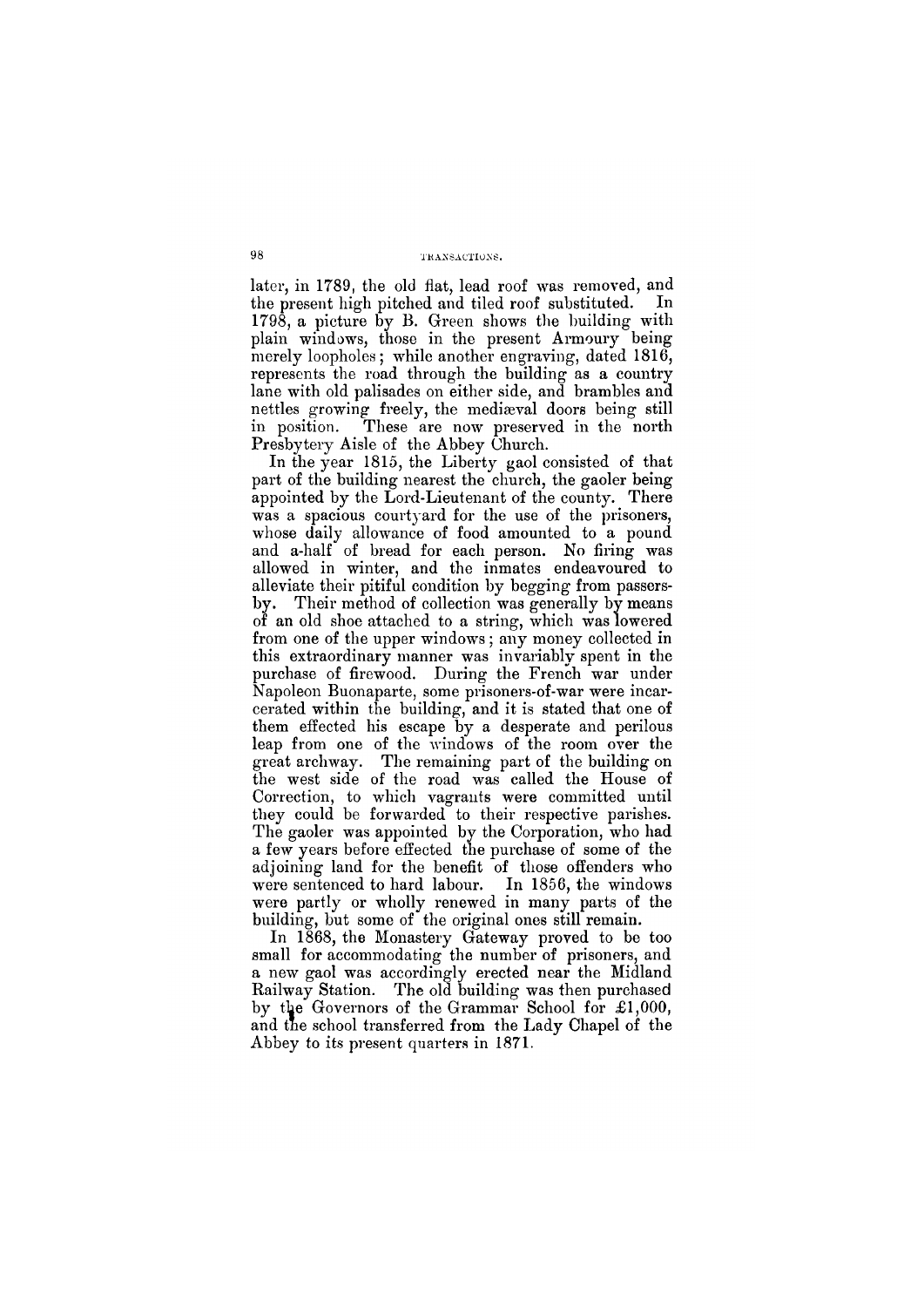The Great Gateway is of unusually large dimensions. The ground plan is an oblong divided into two portions by a public road through the centre. In the walls, which are exceedingly thick and strong, of flint and lime-mortar, may be found Roman tiles and irregular blocks of stone, as well as the predominating flint. The windows are Perpendicular, and generally of modern construction, but only a few of the original ones remain. There is an entrance arch on the south and a smaller one on the north with a postern; the roof of the archway is groined in stone, and is considered a good specimen of fourteenth-century work. On the groundfloor are several apartments with stone walls and groined ceilings, presenting many points of interest. Buckler describes them as "four avenues—two on either side of the archway incorporated with the present edifice ; one of those on the west side is of the age of the thirteenth century and extremely elegant."

Below the ground floor are the dungeons, now difficult of access; one of them on the east side of the archway is of considerable size, occupying part of one of the so-called avenues, and extending vertically to the second floor of the building, where four rooms are found similar to those below. Above the archway is the large room in which the sessions were formerly held, and this is flanked by two rooms of almost similar dimensions on either side. The ceilings are supported by massive oaken beams resting upon stone corbels, carved into heads and other devices; as the brackets are generally placed without regard to symmetry of design, it is probable that some of them formed a part of the earlier building, and are therefore specially interesting on that account. Some ancient fireplaces of peculiar design still exist; one of these bears a crude representation of the royal arms, the initials "C.R." for " Carolus Rex," and is executed in stone and plaster dating from the time of the first Charles. In bringing to a conclusion this account of one of the most interesting historical buildings to be found in St. Albans, a

considerable degree of pleasure is experienced at the thought that this monastic relic will, in all probability, be preserved to us for many years to come as the home of the ancient Grammar School, and thus not only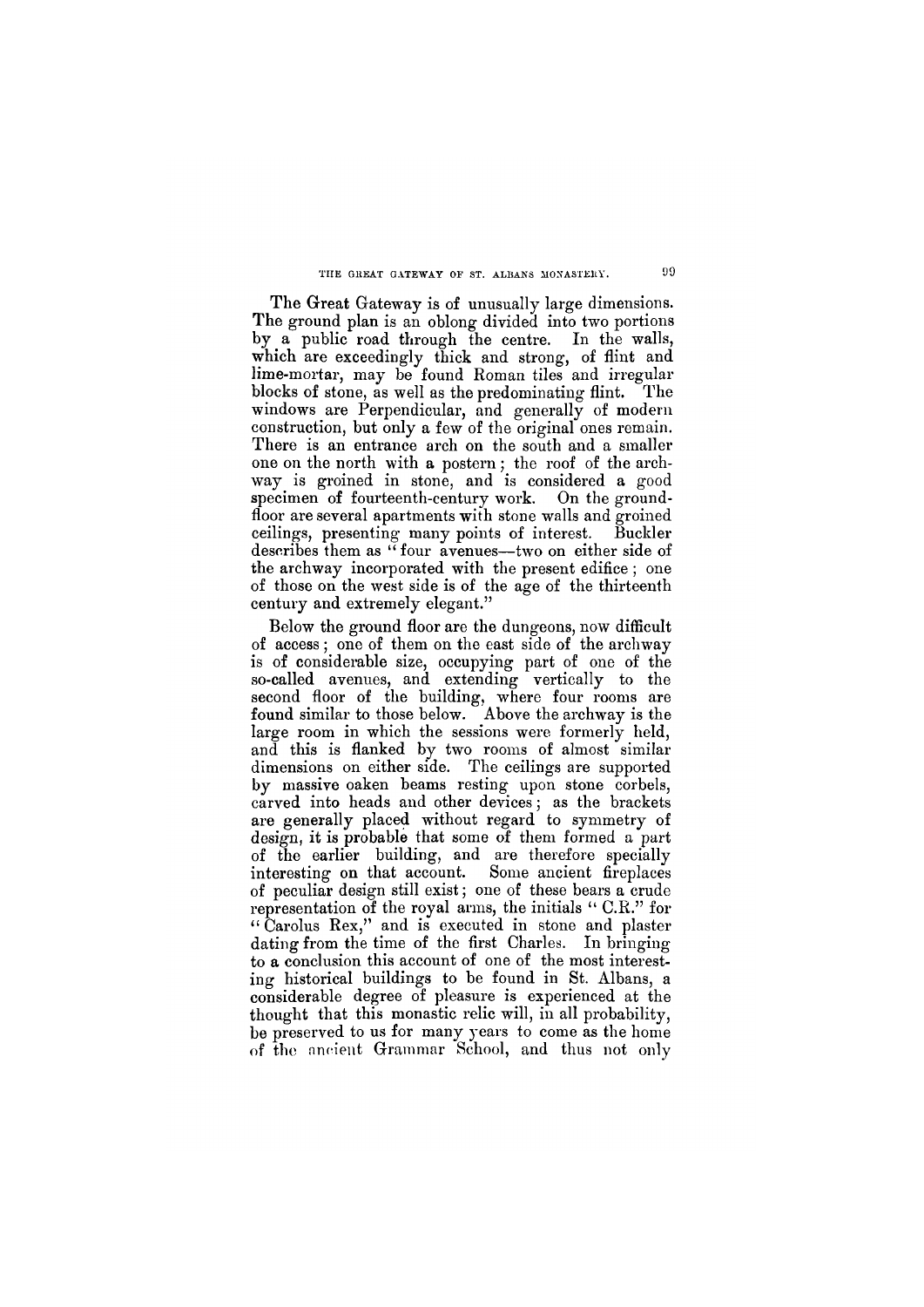perpetuate its intimate connection with the greatest conventual fraternity that ever flourished upon English soil, but the vicissitudes it suffered in the troubled times of the great Peasant Revolt.

**[In the compilation of this paper, I wish to express my indebtedness to some unpublished MSS. of the late Rev. Henry Fowler; to Mr. Jno. Harris, C.E., for revision and correction of proofs ; to Mr.**  W. H. Nicholson, for translations and researches in the "Gesta," **etc.; to Mr. Worthington Smith, for information respecting Totternhoe stone ; and, for the Plans of the Great Gateway, to Mr. Percival C. Blow, A.R.I.B.A., who spent much time in ascertaining and recording the dimensions of the building.]** 

## St. Albans.

## The Great Gateway of the *I*llomastery,

## **now part of St. Albans School**

#### **Ground Plan.**

**A.** *Armoury.* **The ceiling is groined in stone and plastered ; light ribs spring from half-pillars in the walls. Modern wood floor. One high step up to each of the embrasures, and also to a small door at "a. " No door between A and B. The doorway has been cut subsequently to the erection of the building.** 

**B.** *Armoury.* **Vaulted as A. High step to embrasure. Low doorway at " b " to public road through archway. Wood floor, modern. Traditional dungeon beneath floor. Pillars supporting groining ribs, " e." At " o " are indications of a doorway leading to B.** 

**I, J.** *Class Rooms* **with no special features, served by the Turret L ascending**  from D (Ground Plan). Wooden partitions at "f."

**C.** *Dungeon* **(reputed), 19 feet deep, inaccessible except by ladder or rope. Vaulted over with 3 courses of modern brickwork which has fallen through in places; this probably supported a floor at some time at a higher level than the**  floor in **A.** At " c "  $\acute{e}$  a small aperture to " C " affords light. The wall at " d " is **of modern brickwork filling up a gothic arch. The walls of the dungeon below the floor level are chiefly of rough flint work. There is a deep accumulation of flints, mortar, and rubbish on the floor.** 

**D.** *Turret* **to First Floor and Leads. Probably continued downwards originally to dungeon under B.** 

**X. and XX., positions of the two demolished northern turrets. The foundation of X were exposed in 1870. Comparatively modern brickwork, almost from the ground to the embattlements, show the former positions.** 

**E.** *Furnace Room,* **of similar architecture to A and B.** 

**H.** *Small Spiral Stairway* **to First Floor only.** 

**F.** *Avenue of Early English Architecture***, possibly part of the Prior of Tynemouth's lodging. The ceiling is groined, with massive ribs, springing from corbels. At " m " are small apertures piercing the walls, and at " n " a cupboard, formerly a gothic doorway leading to E. " o " is probably an entrance for modern requirements.** 

**G.** *Turret* **leading to First and Second Floors and to leads.** 

#### **First Floor Plan.**

**K.** *Small Ante-Room.* 

**M, N, O.** *Rooms* **used for domestic purposes, served by the spiral staircase P ascending from G. Q.** *Spiral Stairway* **ascending from H (Ground Plan).** 

#### **Second Floor Plan.**

**R.** *Class Rooms***, divided by a recently-erected partition at " g," "h, " fireplace;** "j," ditto, erected *temp.* Charles I. with plaster representation of **the Royal Arms above and initials N V. At "k " is a blocked-up entrance in brickwork to U, a spiral ascending from L and continuing to the leads. The**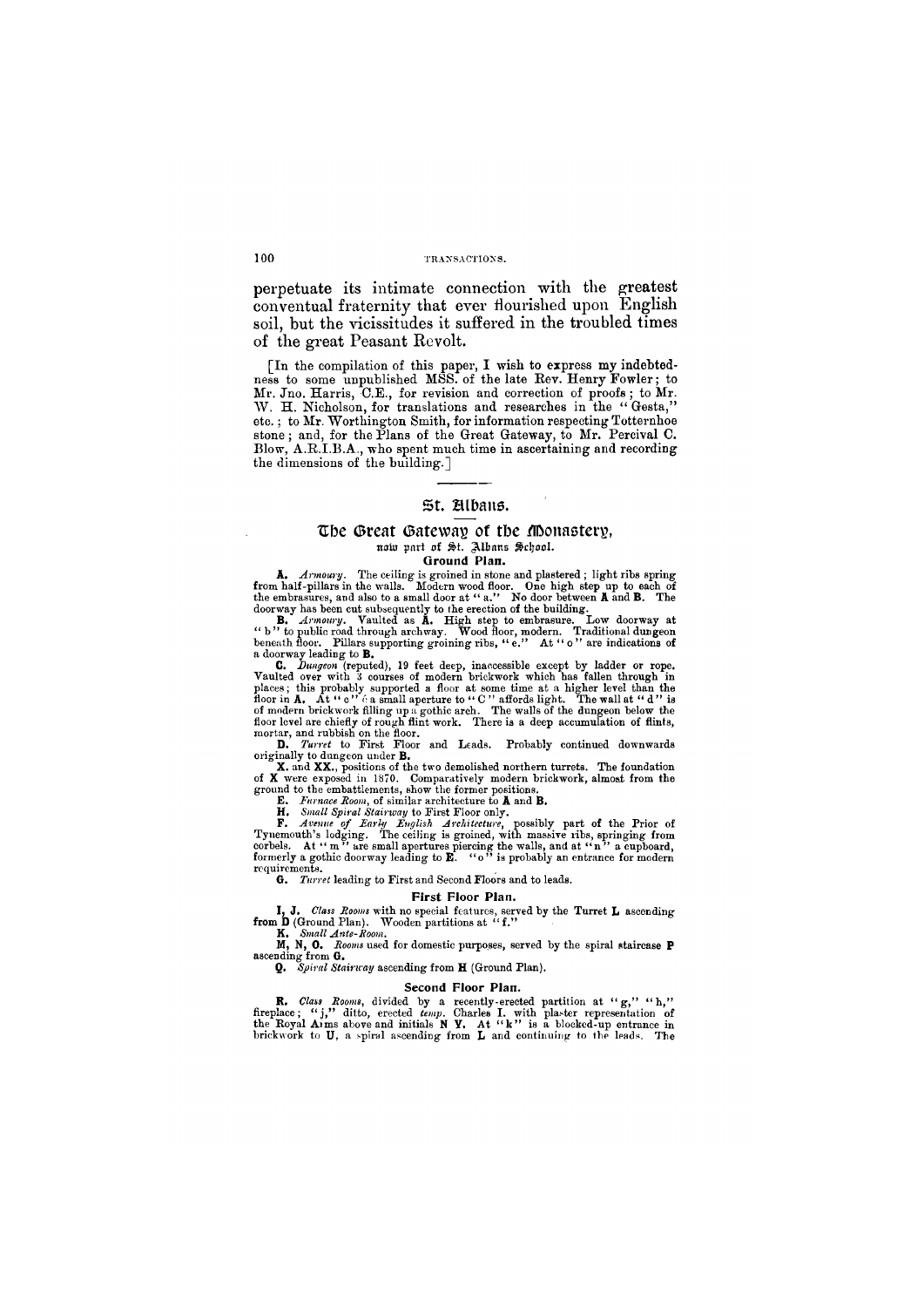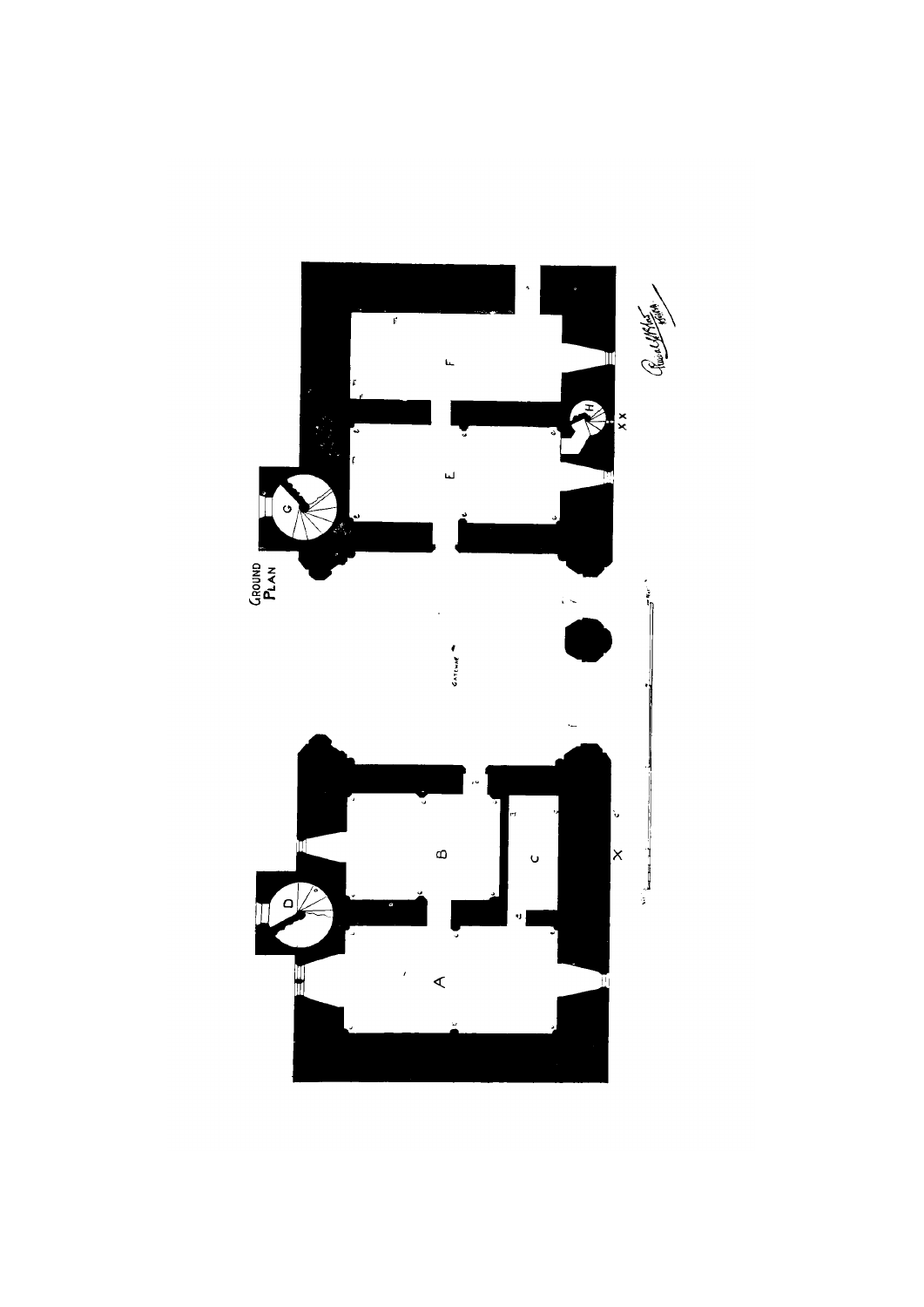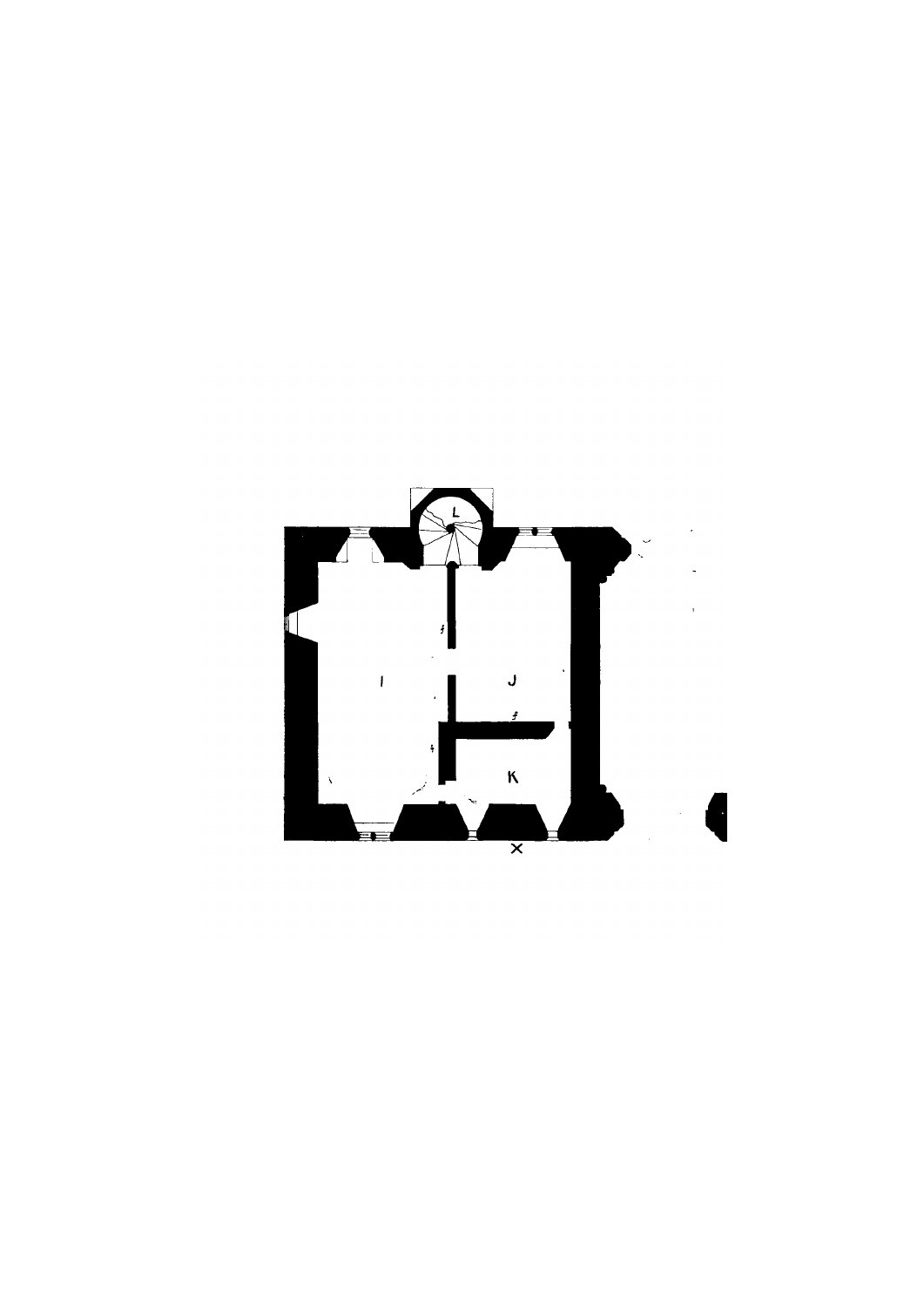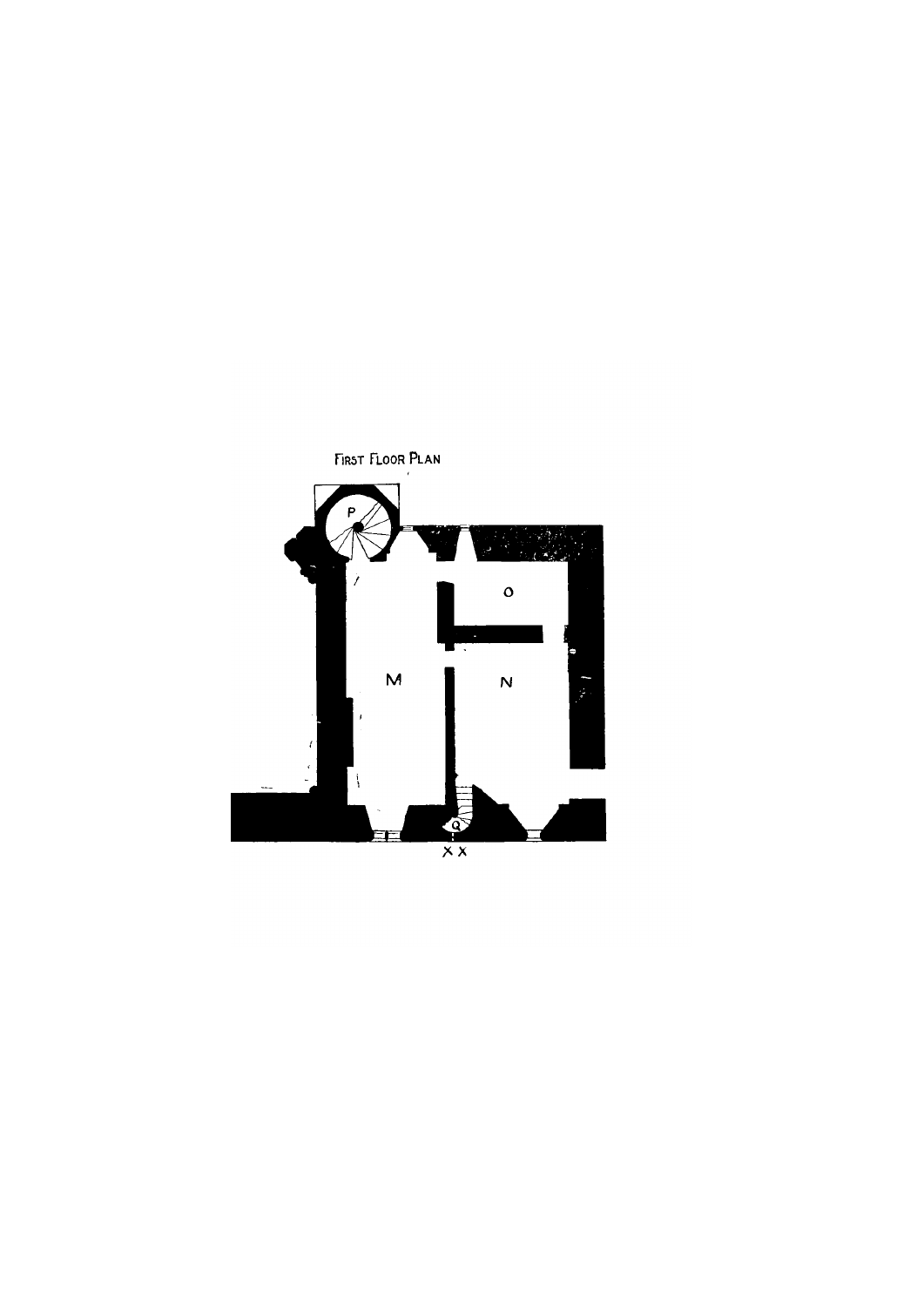

**SECOND FLOOR PLAN**